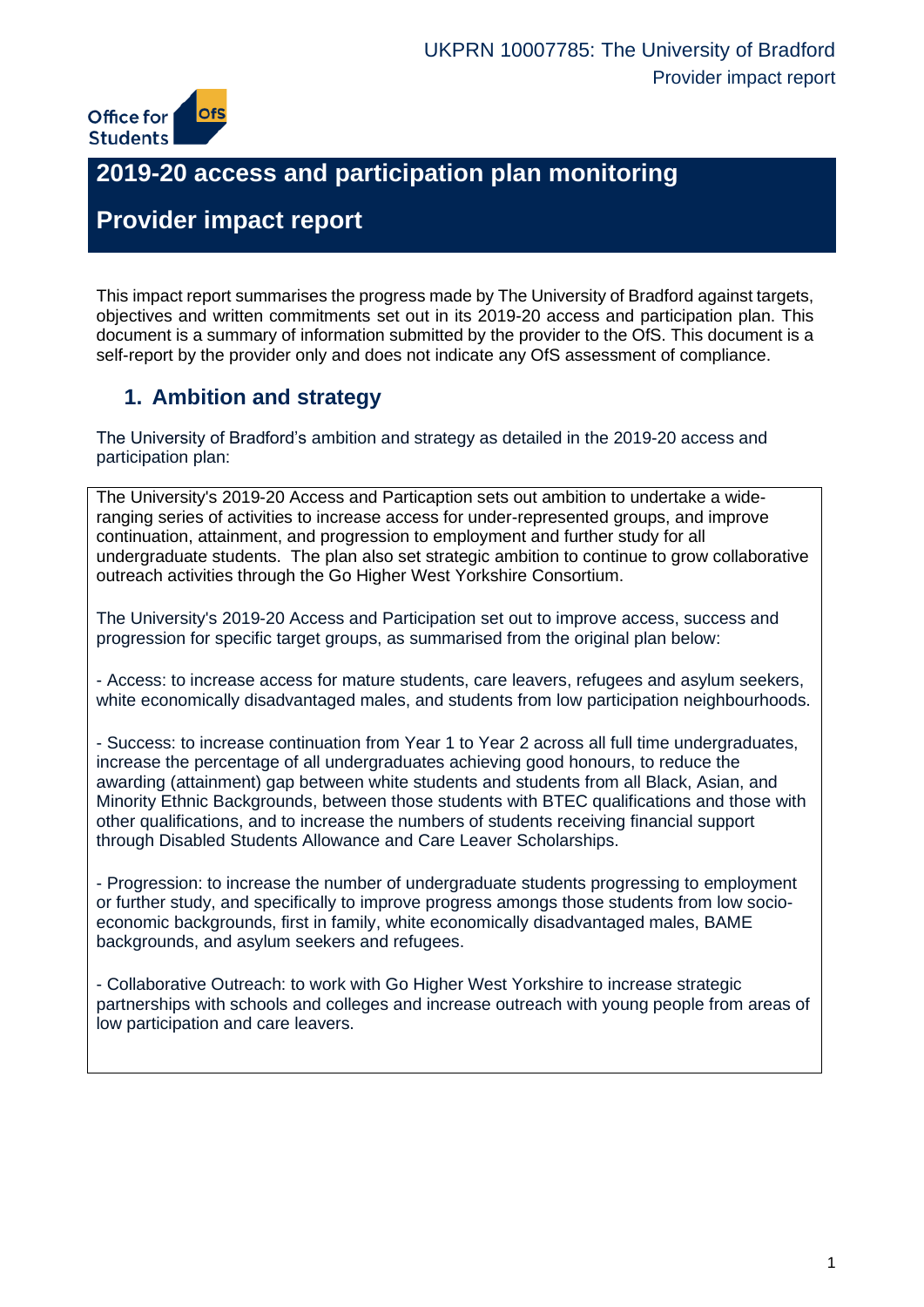## **2. Self-assessment of targets**

The tables that follow provide a self-assessment by The University of Bradford of progress against the targets approved in its 2019-20 access and participation plan.

Please note the tables contain only a summary of target milestones approved in 2019-20 access and participation plans. Full information can be found in Table 8a - statistical targets and milestones and Table 8b -**Other milestones and targets** of The University of Bradford's 2019-20 [access and participation plan.](https://www.officeforstudents.org.uk/advice-and-guidance/the-register/search-for-access-and-participation-plans/#/AccessPlans/)

Any optional commentary provided against the targets is given in [Annex B.](#page-11-0)

#### <span id="page-1-0"></span>**Statistical targets and milestones**

| <b>Reference</b><br><b>Number</b><br>(lifecycle)<br>stage) | <b>Description</b>                                                                                                                                                        | <b>Baseline</b><br>year | <b>Baseline data</b> | 2018-19 milestone | 2019-20 milestone | <b>Units of</b><br>target | <b>Comparison</b><br>year | <b>Actual</b><br>performance<br>in comparison<br>year | <b>Target self-</b><br>assessment |
|------------------------------------------------------------|---------------------------------------------------------------------------------------------------------------------------------------------------------------------------|-------------------------|----------------------|-------------------|-------------------|---------------------------|---------------------------|-------------------------------------------------------|-----------------------------------|
| T16a_01<br>(Access)                                        | To incrementally increase the % of<br>young, full-time, first degree<br>entrants from low social classes,<br>from the 2015 HESA PI baseline<br>level                      | 2014-15                 | 56%                  | 57%               | 58%               | Percentage                | 2019-20                   | 59.5                                                  | Expected<br>progress              |
| T16a_02<br>(Access)                                        | To incrementally increase the % of<br>young, full-time, first degree<br>entrants from low participation<br>neighbourhoods, from the 2015<br><b>HESA PI baseline level</b> | 2014-15                 | 13%                  | 14%               | 16%               | Percentage                | 2019-20                   |                                                       | 10.5 No progress                  |
| T16a_03<br>(Student<br>success)                            | To incrementally increase the level<br>of full-time undergraduates in<br>receipt of DSA support, from the<br>2015 HESA PI baseline level                                  | 2014-15                 | 8%                   | 9%                | 10%               | Percentage                | 2019-20                   | 10.2                                                  | Expected<br>progress              |
| T16a_04<br>(Student<br>success)                            | To increase the number of care-<br>leavers in receipt of the care-<br>leavers scholarship to 40 annually                                                                  | 2013-14                 | 25                   | 40                | 40                | Headcount                 | 2019-20                   | 19                                                    | No progress                       |
| T16a_05<br>(Student<br>success)                            | To incrementally increase the % of<br>full-time undergraduates who pass<br>and proceed from Year 1 to Year 2                                                              | 2013-14                 | 82%                  | 86%               | 87%               | Percentage                | 2018-19                   | 91.5                                                  | Expected<br>progress              |
| T16a 06<br>(Progression)                                   | To incrementally increase the % of<br>full-time undergraduates who<br>progress into employment or<br>further study, from the 2014 HESA<br>PI baseline level in table E1a  | 2013-14                 | 87%                  | 89%               | 90%               | Percentage                | 2017-18                   | 90.5                                                  | Expected<br>progress              |
| T16a_07<br>(Student<br>success)                            | To incrementally increase the % of<br>undergraduates who achieve good<br>honours degrees                                                                                  | 2013-14                 | 74%                  | 78%               | 79%               | Percentage                | 2019-20                   | 85.6                                                  | Expected<br>progress              |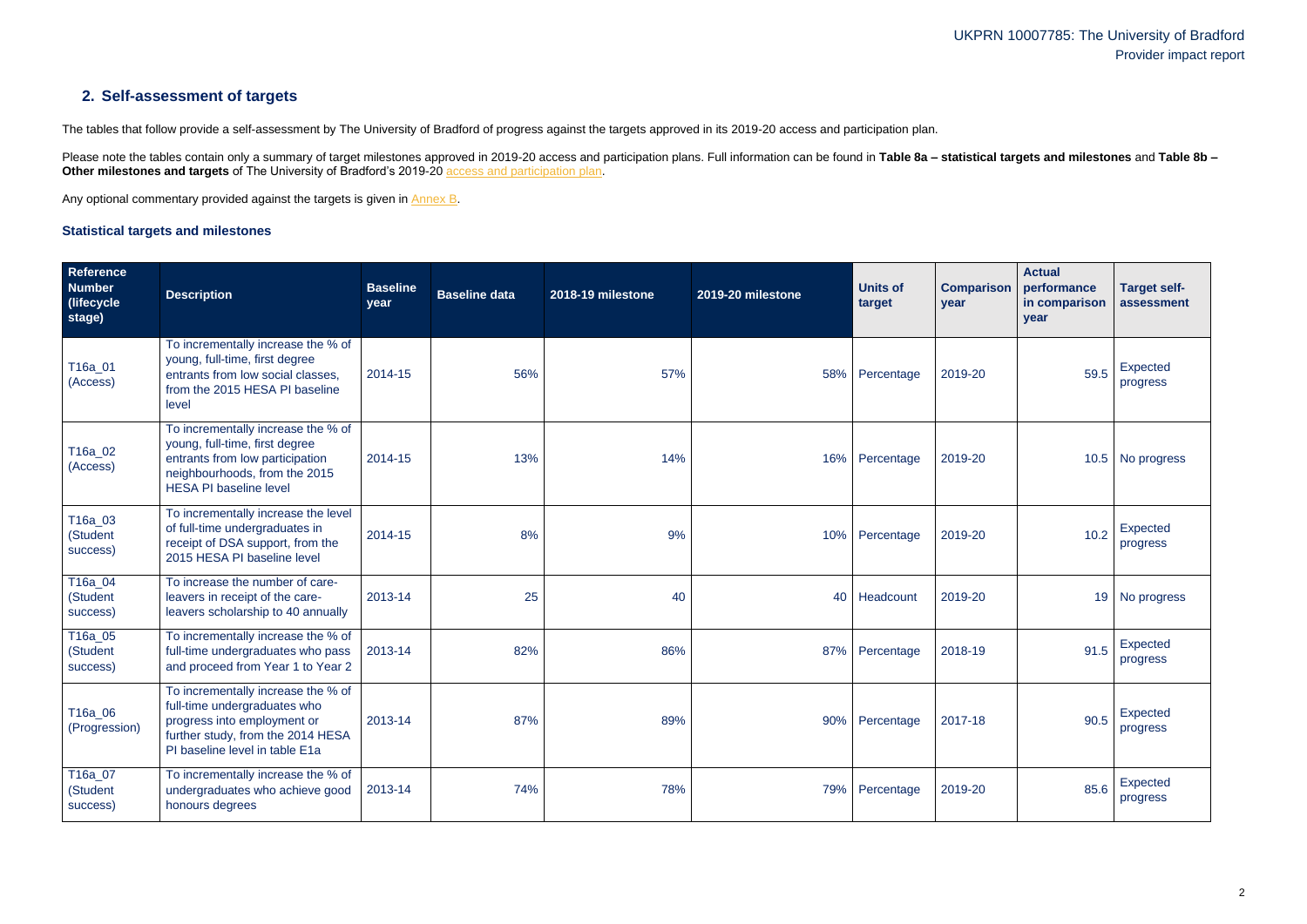|                          |                                                                                                                                                                                          |         |      |     |     |                 |         |      | UKPRN 10007785: The University of Bradford<br>Provider impact report |
|--------------------------|------------------------------------------------------------------------------------------------------------------------------------------------------------------------------------------|---------|------|-----|-----|-----------------|---------|------|----------------------------------------------------------------------|
| T16a_08<br>(Access)      | To increase the percentage of<br>mature full-time first degree<br>entrants from the 2018 HESA PI<br>baseline level in table t2a                                                          | 2016-17 | 22%  | 23% |     | 24% Percentage  | 2019-20 | 25.1 | Expected<br>progress                                                 |
| T16a_09<br>(Access)      | To increase the number of care<br>leaver entrants                                                                                                                                        | 2016-17 | 10   | 11  |     | 12 Headcount    | 2019-20 | 17   | Expected<br>progress                                                 |
| T16a_10<br>(Access)      | To increase the number of full-time<br>first degree refugee entrants                                                                                                                     | 2016-17 | 22   | 25  |     | 30 Headcount    | 2019-20 | 19   | Expected<br>progress                                                 |
| T16a_11<br>(Access)      | To increase the proportion of full-<br>time first degree entrants who are<br>white economically disadvantaged<br>males                                                                   | 2016-17 | 2.5% | 3%  |     | 3.5% Percentage | 2019-20 | 2.7  | No progress                                                          |
| T16a_12<br>(Success)     | To reduce the attainment gap<br>between white and BME students<br>obtaning good honours degrees                                                                                          | 2016-17 | 12%  | 10% | 8%  | Percentage      | 2019-20 | 6.9  | Expected<br>progress                                                 |
| T16a_13<br>(Progression) | To increase the proportion of<br>students undertaking an<br>international study abroad or work<br>placement opportunity who are<br>from low socio-economic<br>backgrounds                | 2017-18 | 13%  | 14% |     | 15% Percentage  | 2019-20 | 41   | <b>Expected</b><br>progress                                          |
| T16a_14<br>(Progression) | To increase the proportion of<br>students undertaking an<br>international study abroad or work<br>placement opportunity who are<br>from black and minority ethnic<br>groups              | 2017-18 | 28%  | 29% | 30% | Percentage      | 2019-20 | 61.7 | <b>Expected</b><br>progress                                          |
| T16a_15<br>(Progression) | To increase the proportion of<br>students undertaking an<br>international study abroad or work<br>placement opportunity who are<br>white economically disadvanged<br>males               | 2017-18 | 6%   | 7%  |     | 8% Percentage   | 2019-20 |      | 5.6 No progress                                                      |
| T16a_16<br>(Progression) | To increase the proportion of<br>students undertaking an<br>international study abroad or work<br>placement opportunity whose<br>parents do not have a higher<br>education qualification | 2017-18 | 44%  | 45% |     | 46% Percentage  | 2019-20 | 53.3 | Expected<br>progress                                                 |
| T16a_17<br>(Progression) | To increase the proportion of<br>students participating in the<br><b>Bradford Mentoring Programme</b><br>who are from low socio-economic<br>backgrounds                                  | 2017-18 | 66%  | 67% |     | 70% Percentage  | 2019-20 | 66.7 | Limited<br>progress                                                  |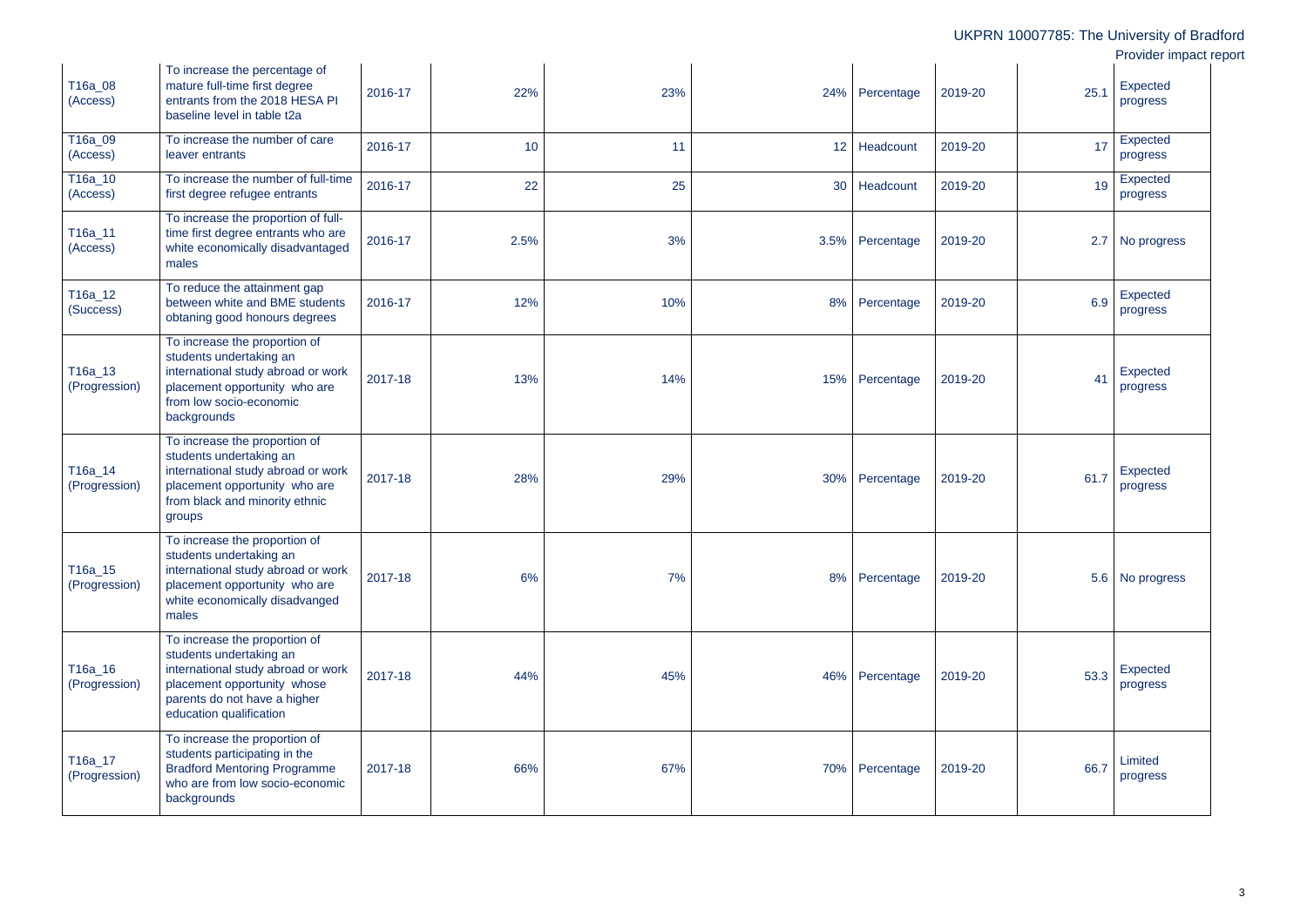|                          |                                                                                                                                                                        |         |     |     |     |            |         |                | UKPRN 10007785: The University of Bradford<br>Provider impact report |
|--------------------------|------------------------------------------------------------------------------------------------------------------------------------------------------------------------|---------|-----|-----|-----|------------|---------|----------------|----------------------------------------------------------------------|
| T16a_18<br>(Progression) | To increase the proportion of<br>students participating in the<br><b>Bradford Mentoring Programme</b><br>who are from black and minority<br>ethnic groups              | 2017-18 | 86% | 87% | 88% | Percentage | 2019-20 | 87.5           | Expected<br>progress                                                 |
| T16a_19<br>(Progression) | To increase the proportion of<br>students participating in the<br><b>Bradford Mentoring Programme</b><br>who are white economically<br>disadvantaged males             | 2017-18 | 6%  | 7%  | 9%  | Percentage | 2019-20 | $\overline{0}$ | No progress                                                          |
| T16a_20<br>(Progression) | To increase the proportion of<br>students participating in the<br><b>Bradford Mentoring Programme</b><br>whose parents do not have a<br>higher education qualification | 2017-18 | 43% | 44% | 45% | Percentage | 2019-20 | 71.4           | Expected<br>progress                                                 |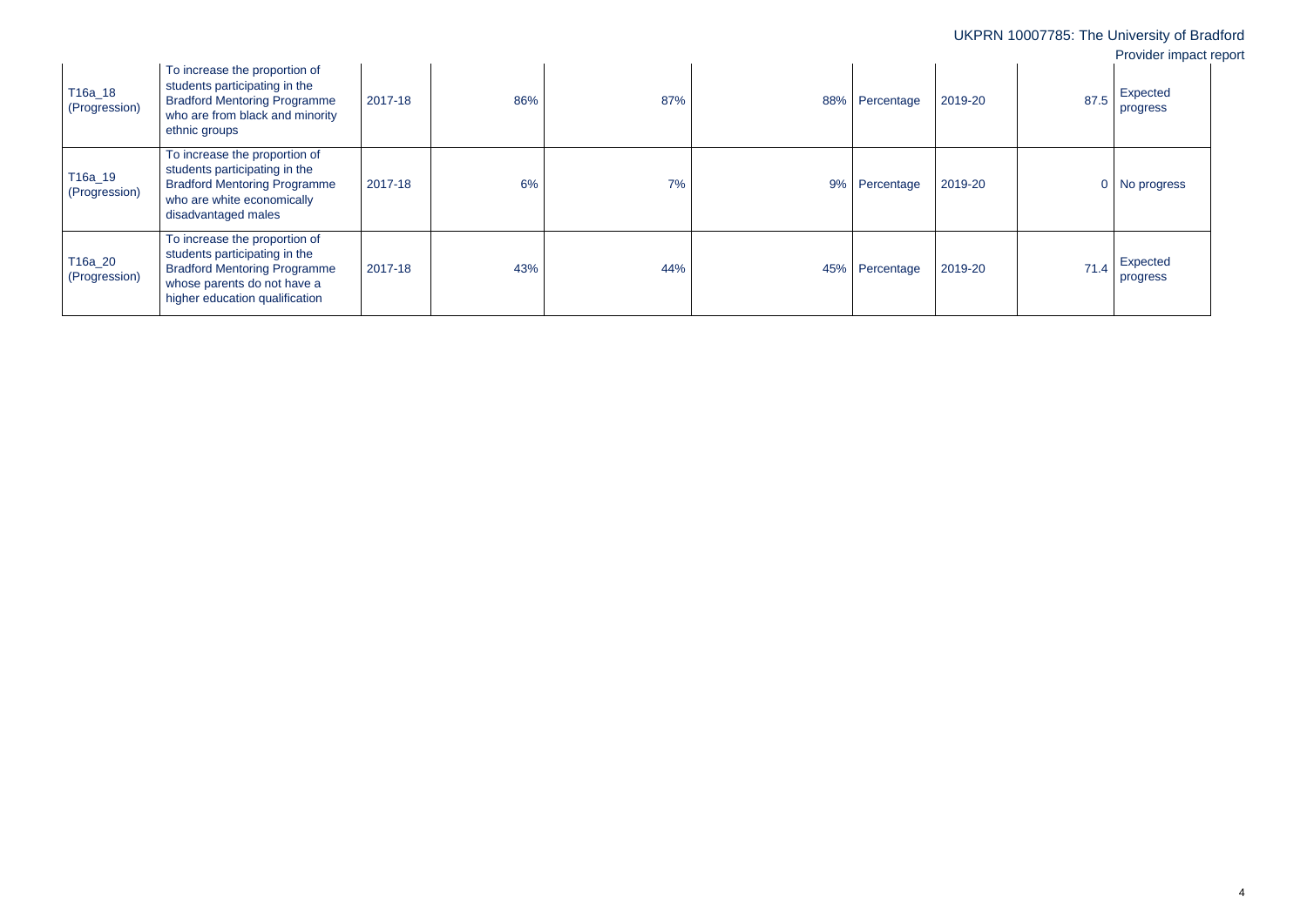# **Other milestones and targets**

| Reference<br><b>Number</b><br>(lifecycle)<br>stage) | <b>Description</b>                                                                                                                                                                                                                      | <b>Baseline</b><br>year | <b>Baseline data</b>                          | 2018-19 milestone             | 2019-20 milestone                                         | <b>Units of</b><br>target | <b>Comparison</b><br>year | <b>Actual</b><br>performance<br>in comparison<br>year | <b>Target self-</b><br>assessment |
|-----------------------------------------------------|-----------------------------------------------------------------------------------------------------------------------------------------------------------------------------------------------------------------------------------------|-------------------------|-----------------------------------------------|-------------------------------|-----------------------------------------------------------|---------------------------|---------------------------|-------------------------------------------------------|-----------------------------------|
| T16b_01<br>(Access)                                 | Develop tailored strategic<br>partnerships with Bradford<br>Partnership schools, increasing<br>levels of participation in outreach<br>activities and progression to<br><b>University</b>                                                | 2014-15                 | 5                                             | 31                            | 35                                                        | Headcount                 | 2019-20                   | 43                                                    | Expected<br>progress              |
| T16b_02<br>(Access)                                 | Proactively engage with a wider<br>range of schools and colleges in<br>the Yorkshire and Humber regions<br>to develop partnerships, providing<br>a single point of contact through<br>the delivery of a key account<br>management model | 2014-15                 | 10                                            | 50                            | 60                                                        | Headcount                 | 2019-20                   | 63                                                    | Expected<br>progress              |
| T16b_03<br>(Student<br>success)                     | To incrementally improve the % of<br>students achieving the Standard<br>Basics (English and Maths at<br>grade 4 or above)                                                                                                               | 2015-16                 | 34%                                           | 40%                           |                                                           | 42% Percentage            | 2018-19                   | 56                                                    | Expected<br>progress              |
| T16b_04<br>(Access)                                 | To increase the number of pupils<br>from low participation<br>neighbourhoods attending the Go<br><b>Higher West Yorkshire NCOP</b><br>collaborative Year 10 summer<br>school                                                            | 2015-16                 | 47                                            | 70                            |                                                           | 120 Headcount             | 2019-20                   | 123                                                   | Expected<br>progress              |
| T16b_05<br>(Success)                                | Support for BTEC students through<br>the use of an electronic Learner<br><b>Support Profile</b>                                                                                                                                         | 2017-18                 | delivered to<br>students with a<br>disability | start delivery of<br>students | prgramme to BTEC deliver to all BTEC students   Headcount |                           | 2019-20                   |                                                       | 0 No progress                     |
| T16b_06<br>(Access)                                 | increase the numbers of young<br>people in public care and care<br>leavers taking part in aspiration<br>rating activites through NCOP                                                                                                   | 2015-16                 | 116                                           | 126                           |                                                           | 136 Headcount             | 2019-20                   | 146                                                   | Expected<br>progress              |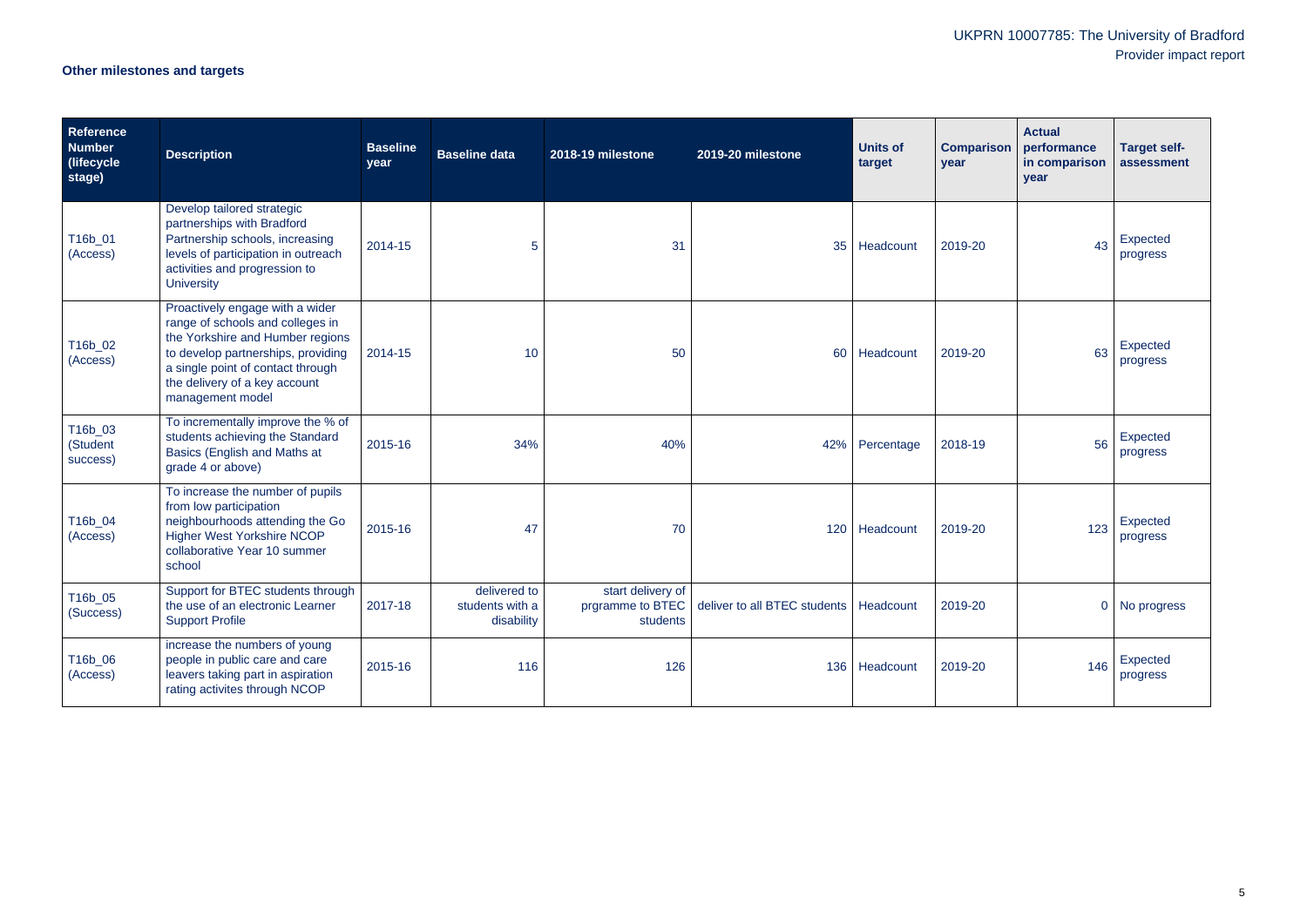### **3. Investment commitments**

### **3.1. Access and participation investment for the last audited year**

Please note that some differences in predicted vs actual spend may be due to reporting differences between academic and financial years.

| <b>Financial year</b>    | 2019-20             |                    |                  |  |  |  |
|--------------------------|---------------------|--------------------|------------------|--|--|--|
|                          | Predicted spend (£) | Actual spend $(E)$ | Difference (ppt) |  |  |  |
| Access investment        | £460,826.00         | £1,110,000.00      | 141%             |  |  |  |
| <b>Financial Support</b> | £2,710,302.00       | £2,686,000.00      | -1%              |  |  |  |

## **4. Action plan**

Where progress was less than expected The University of Bradford has made the following commitments to increase the rate of progress against their targets.

| <b>Reference</b><br><b>Number</b> | Steps that will be taken in the future to make expected progress against<br>target                                                                                                                                                                                                                                                                                                                                                                                                                                                                                                                                                                                                                                                                                                   |
|-----------------------------------|--------------------------------------------------------------------------------------------------------------------------------------------------------------------------------------------------------------------------------------------------------------------------------------------------------------------------------------------------------------------------------------------------------------------------------------------------------------------------------------------------------------------------------------------------------------------------------------------------------------------------------------------------------------------------------------------------------------------------------------------------------------------------------------|
| T16a_02                           | The University has not identified this group as a target group in the 5-year<br>2020/21 - 2024/25 APP. This is because, as set out in the commentary column,<br>we believe our work has improved participation such that local postcodes have<br>been lifted out of the lower quintiles. A detailed explanation of our analysis is<br>available in our 5-year APP. The University does, however, remain committed to<br>continuing its outreach work within the Bradford region and beyond, has set<br>strategic measures in relation to collaborative outreach within the 5-year APP,<br>and will keep data under continual review to ensure no gaps in access open up.                                                                                                             |
| T16a 04                           | The University has committed to significantly increasing the number of students<br>joining who are care experienced in the 5-year 2020/21 - 2024/25 APP. To this<br>end, a Care Experienced Students workstream has been established, which has<br>further reviewed the offer and the ways in which the University seeks to reach<br>these students. The University has made progress in increasing the numbers of<br>students admitted, but students did not claim the scholarship as expected in<br>2019-20. The University has therefore further increased its communication and<br>support for care experienced students, and has instigated additional measures to<br>keep in active touch with them during the pandemic, and has seen progress in<br>this area during 2020/21. |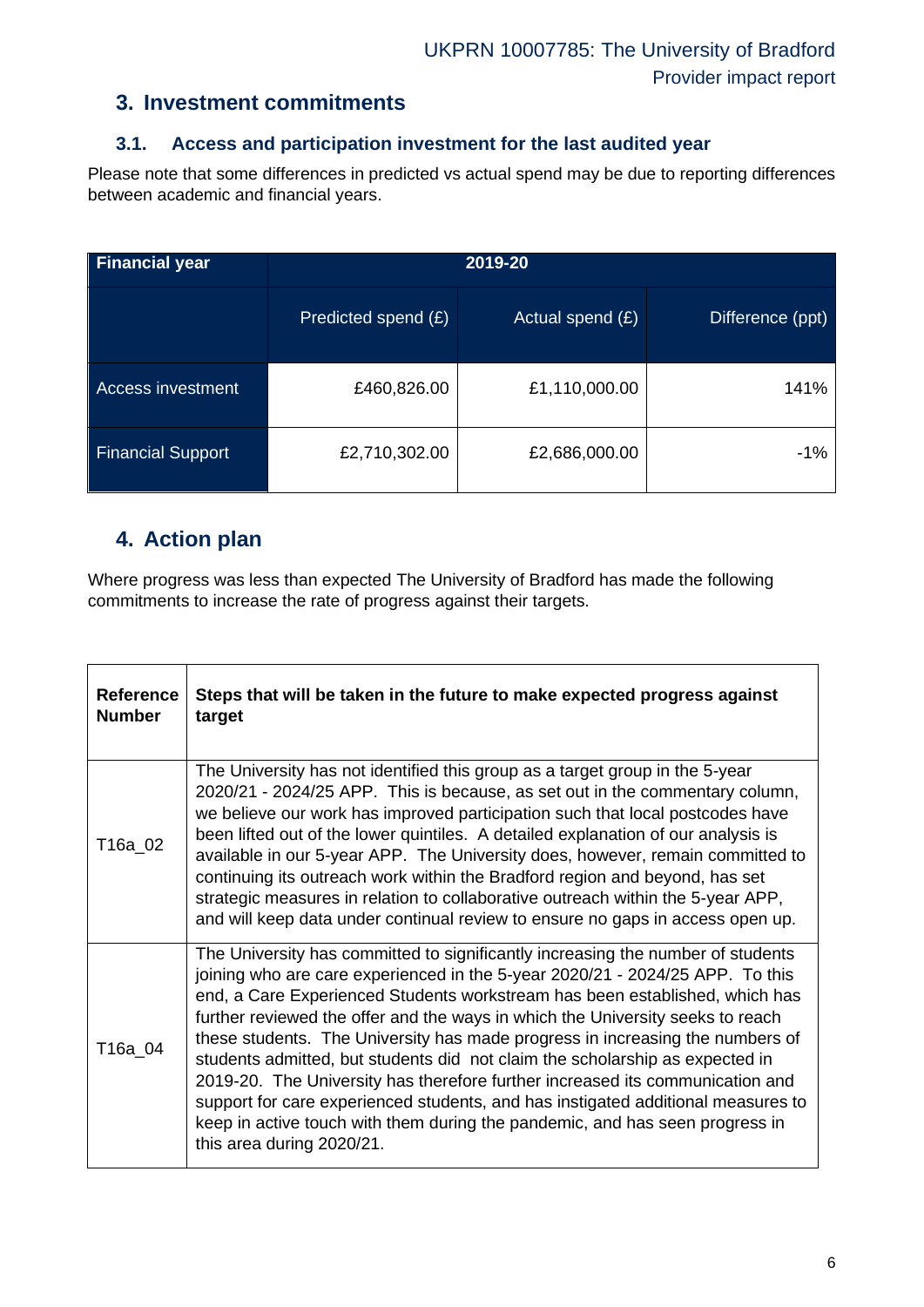# UKPRN 10007785: The University of Bradford

# Provider impact report

| T16a_11 | The University is clear that it must make significant progress in respect of this<br>target, which has been retained as a strategic target in the 5-year 2020/21 -<br>2024/25 APP. A revised approach to outreach, seeking to build sustained, long<br>term enagement with this target group across the region, to raise aspiration in the<br>longer term is now being implemented as part of our 5-year APP implementation.<br>The University has embedded this work within its collaborative outreach and role<br>models workstreams. Given the nature of engagement required, the University is<br>realistic that progress will need to be seen in the longer term, and that in-year<br>evaluation is key to ensuring that work is progressing as expected. |
|---------|----------------------------------------------------------------------------------------------------------------------------------------------------------------------------------------------------------------------------------------------------------------------------------------------------------------------------------------------------------------------------------------------------------------------------------------------------------------------------------------------------------------------------------------------------------------------------------------------------------------------------------------------------------------------------------------------------------------------------------------------------------------|
| T16a_15 | We are continuing to promote opportunities for all lower socio-economic groups<br>on the basis that this will catch white males in inclusion with others.                                                                                                                                                                                                                                                                                                                                                                                                                                                                                                                                                                                                      |
| T16a_17 | The University has specific targets around progression to employment in its 5-<br>year 2020/21 - 2024/25 APP, and is taking this work forward through continued<br>implementation of the Graduate Workforce Bradford project, and other<br>employability initiatives. We also continue to promote the Bradford Mentoring<br>Programme.                                                                                                                                                                                                                                                                                                                                                                                                                         |
| T16a 19 | We have set strategic targets to improve access for this group in our 5-year<br>2020/21 - 2024/25 APP. We will continue to promote the Bradford Mentoring<br>Programme, but will also keep both success and progression data under review<br>as our population increases, adn take gaps to address any gaps should they be<br>identified.                                                                                                                                                                                                                                                                                                                                                                                                                      |
| T16b 05 | The learning from the BTEC success project is now being rolled out across all<br>programmes through the implementation of the new Learning, Teaching, and<br>Student Experience Strategy. The University has not identified students with<br>BTEC qualifications as a target group in its 5-year 2020/21 - 2024/25 APP as<br>they are not under-represented in HE, but will continue its focus outside of its<br>APP.                                                                                                                                                                                                                                                                                                                                          |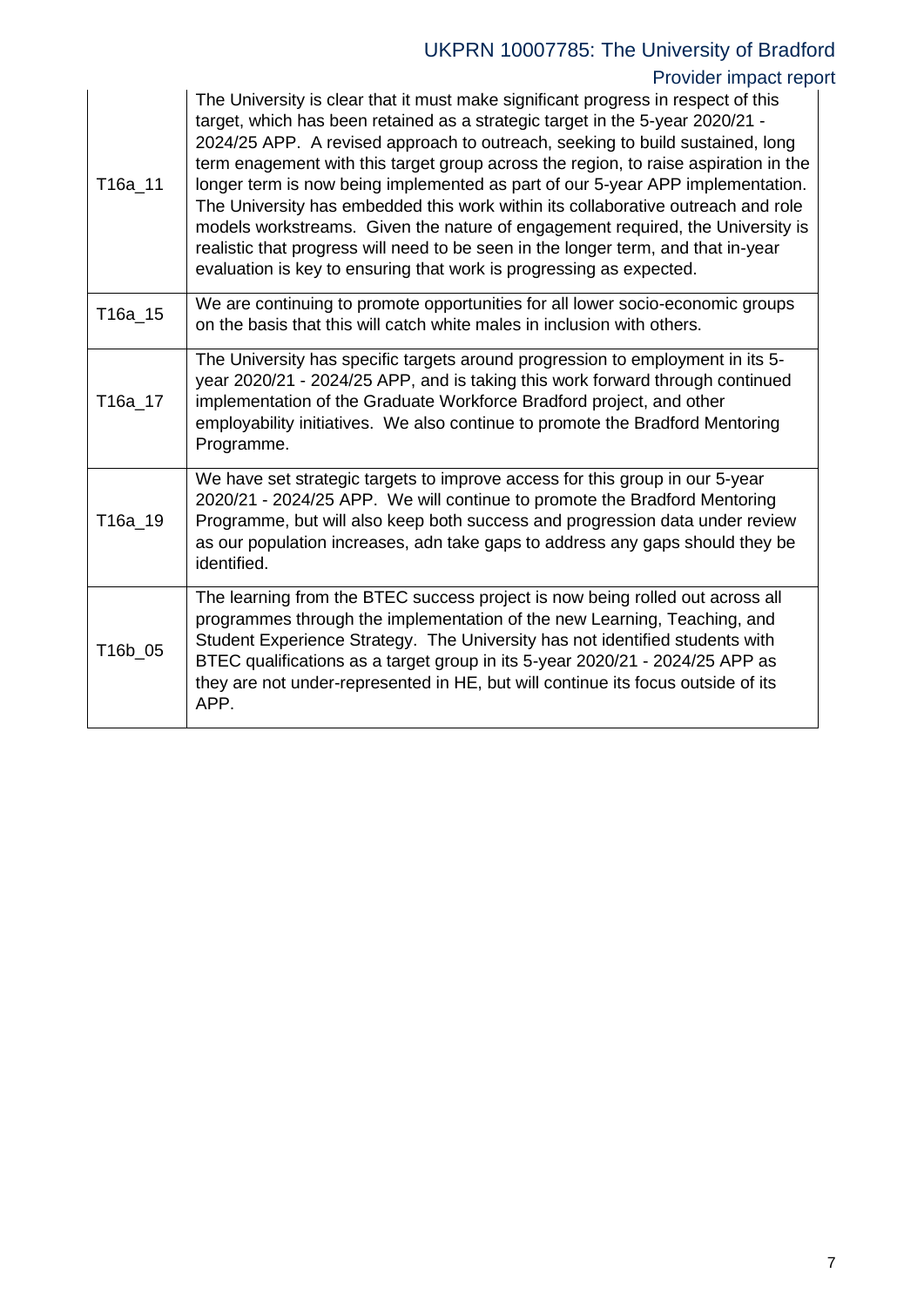# **5. Confirmation**

The University of Bradford confirms that:

| Student engagement                                                                                                                                                                                                                                   |  |  |  |
|------------------------------------------------------------------------------------------------------------------------------------------------------------------------------------------------------------------------------------------------------|--|--|--|
| Have you worked with your students to help them complete the access and participation plan<br>monitoring student submission?                                                                                                                         |  |  |  |
| Yes                                                                                                                                                                                                                                                  |  |  |  |
| Have you engaged with your student body in the design, evaluation, and monitoring of the plan?                                                                                                                                                       |  |  |  |
| Yes                                                                                                                                                                                                                                                  |  |  |  |
| Verification and sign off                                                                                                                                                                                                                            |  |  |  |
| The University of Bradford has confirmed that the information included in this impact report is<br>accurate, that it has been compiled in line with OfS guidance, and that it is being submitted on<br>behalf of the governing body of the provider. |  |  |  |
| Yes                                                                                                                                                                                                                                                  |  |  |  |
| Accountable officer sign off                                                                                                                                                                                                                         |  |  |  |
| Name<br>Professor Shirley Congdon                                                                                                                                                                                                                    |  |  |  |
| <b>Vice Chancellor</b><br><b>Position</b>                                                                                                                                                                                                            |  |  |  |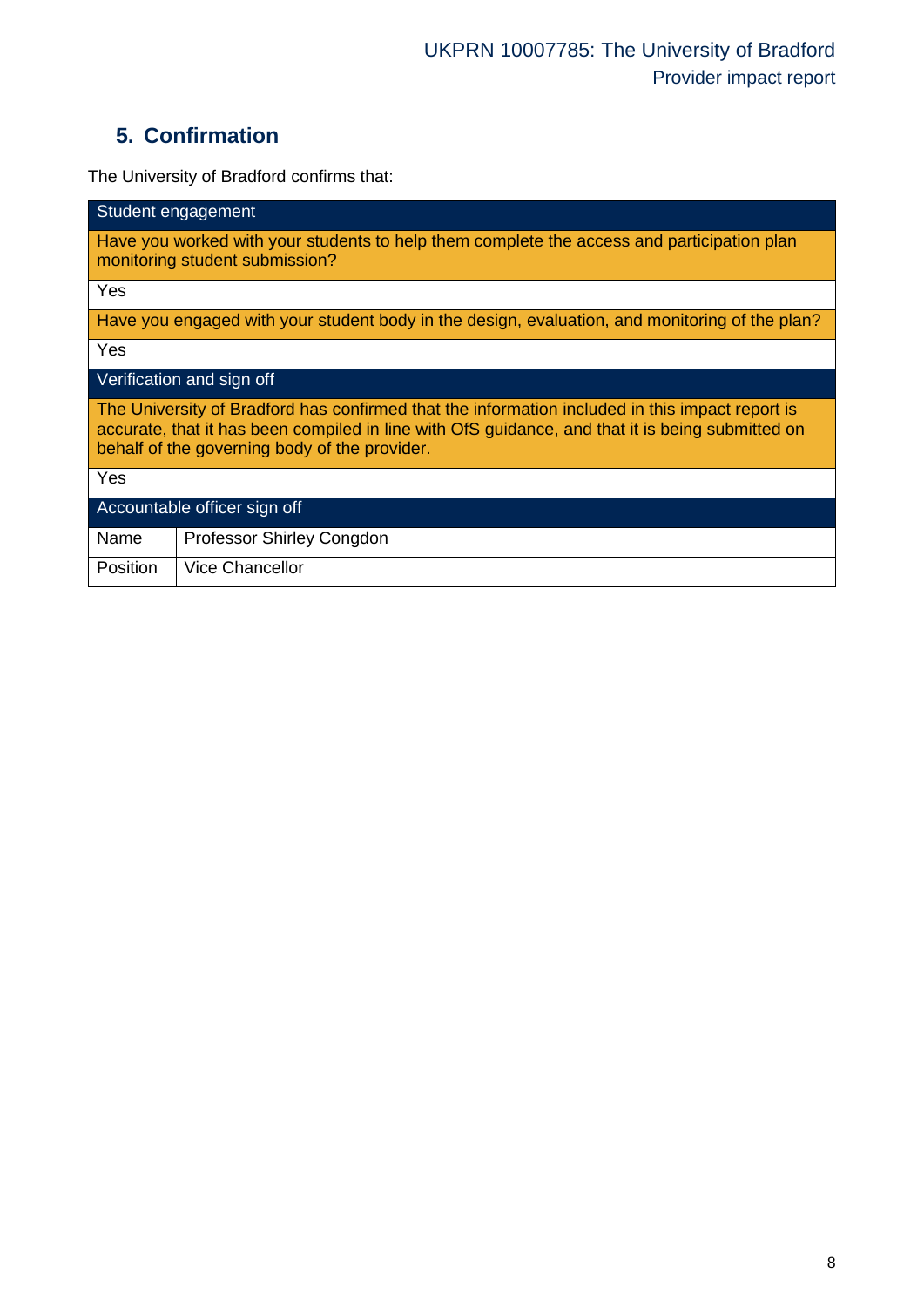### **Annex A: Commentary on progress against targets**

The University of Bradford's commentary where progress against targets was less than expected.

#### **Target reference number: T16a\_02**

How have you met the commitments in your plan related to this target?

All activities identified in the 2019-20 APP have been implemented. It is important to note that our POLAR4 profile has a smaller percentage in Quintile 1 when compared to POLAR3, due to rebasing of the dataset.

Have you taken any additional steps other than that detailed in the plan to reach the selected milestone?

The University's 19-20 APP made commitment to undertaking significant outreach and collaborative outreach activities, and this work has been vigorously pursued.

**Target reference number: T16a\_04**

How have you met the commitments in your plan related to this target?

All measures identified in the 2019-20 APP have been implemented.

Have you taken any additional steps other than that detailed in the plan to reach the selected milestone?

Over the last two years, the University has radically overhauled its offer for care experienced students, widening the definition of which students quality to ensure that all students who have experienced care (for any period and at any age) can benefit from this scholarship. The University has also increased communications, enabling students who meet the wider definition to self-declare at enrolment, provided named contacts, issued pro-active communications to those who do self-declare advising them they are eligible for the scholarship, and all work was co-created with care experienced students. The University also participated in the pilot of a quality mark for the support of Care Leavers run through NNECL and understands it will be awarded the quality mark in late spring 2021. The University has achieved an increase in the number of care experienced students joining the University overall.

#### **Target reference number: T16a\_11**

How have you met the commitments in your plan related to this target?

All activities identified in the 2019-20 ApP have been implemented.

Have you taken any additional steps other than that detailed in the plan to reach the selected milestone?

The University has reviewed its approach to this target, and recognises that sustained, long term engagement is required to make progress in this area. This remains one of our highest priorities, and we now recognise the need to take a more strategic, whole-systems approach to raising aspiration for this group.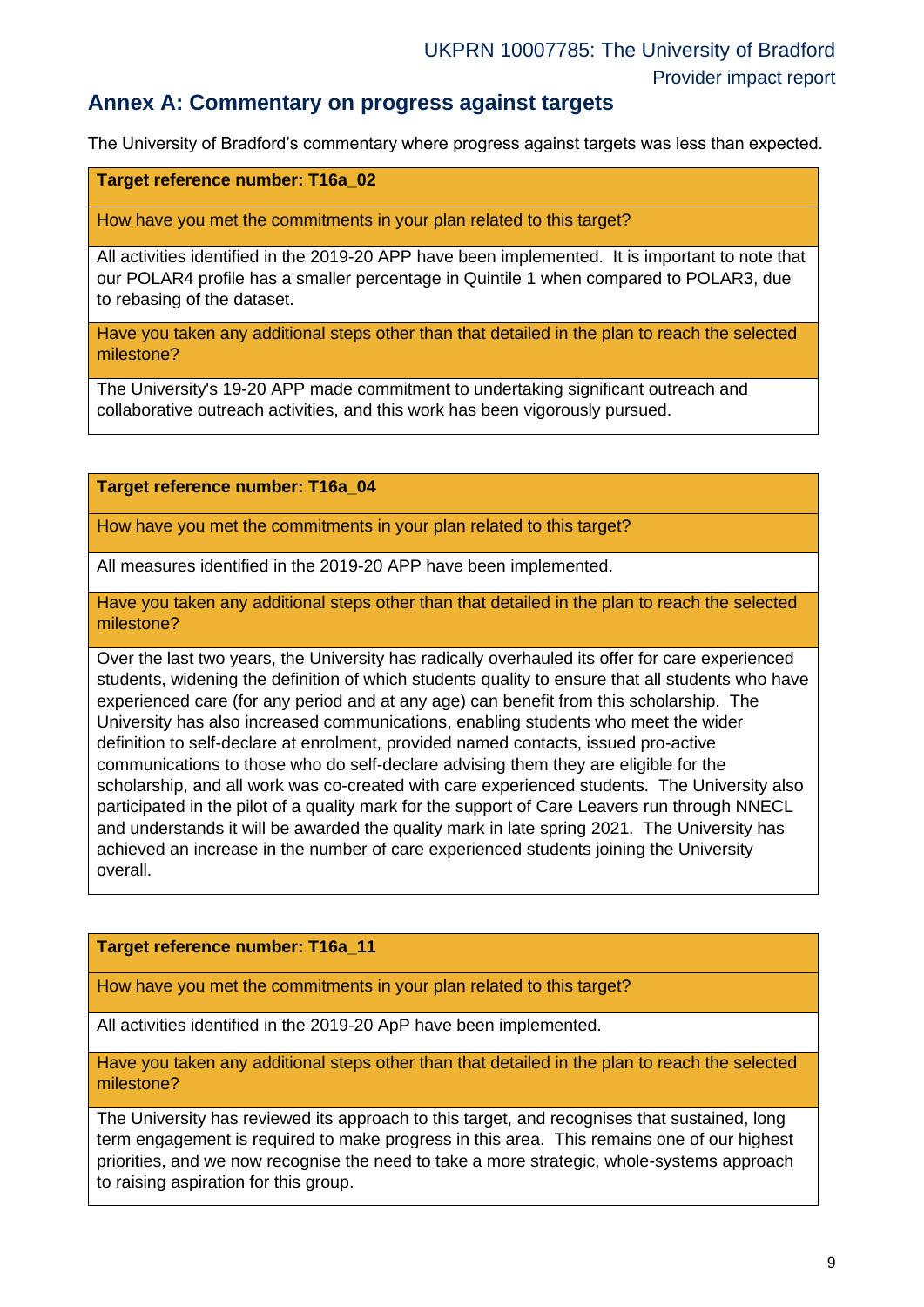#### **Target reference number: T16a\_15**

How have you met the commitments in your plan related to this target?

We have implemented all measures set out in the our 2019-20 APP. However, as we have not increased the overall population of white economically disadvantaged males, we have been unable to achieve this specific measure, and numbers of students in this target group are too small to make statistical analysis meaningful.

Have you taken any additional steps other than that detailed in the plan to reach the selected milestone?

Given the low numbers, we have not implemented any additional steps in relation to this specific target, but as above we continue to make every effort to improve access for white economically disadvantaged males but recognised that this needs long term and sustainable interventions.

#### **Target reference number: T16a\_17**

How have you met the commitments in your plan related to this target?

All measures set out in the 2019-20 APP have been implemented and we are close to meeting this target.

Have you taken any additional steps other than that detailed in the plan to reach the selected milestone?

Since completing out 2019-20 APP, we have been awarded OfS funding for our Graduate Workforce Bradford programme and implementation began in 2019-20. This project includes additional targetted measures to improve the progression to graduate employment for BAME students and Asian male and female students in particular.

#### **Target reference number: T16a\_19**

How have you met the commitments in your plan related to this target?

All measures in the plan have been implemented. However, as we have not increased the overall population of white economically disadvantaged males, we have been unable to achieve this specific measure, and numbers of students in this target group are too small to make statistical analysis meaningful. Two additional students participating in the programme would achieve the target.

Have you taken any additional steps other than that detailed in the plan to reach the selected milestone?

Focus has been placed on work to identify long-term, sustainable initiatives to improve access for this group.

#### **Target reference number: T16b\_05**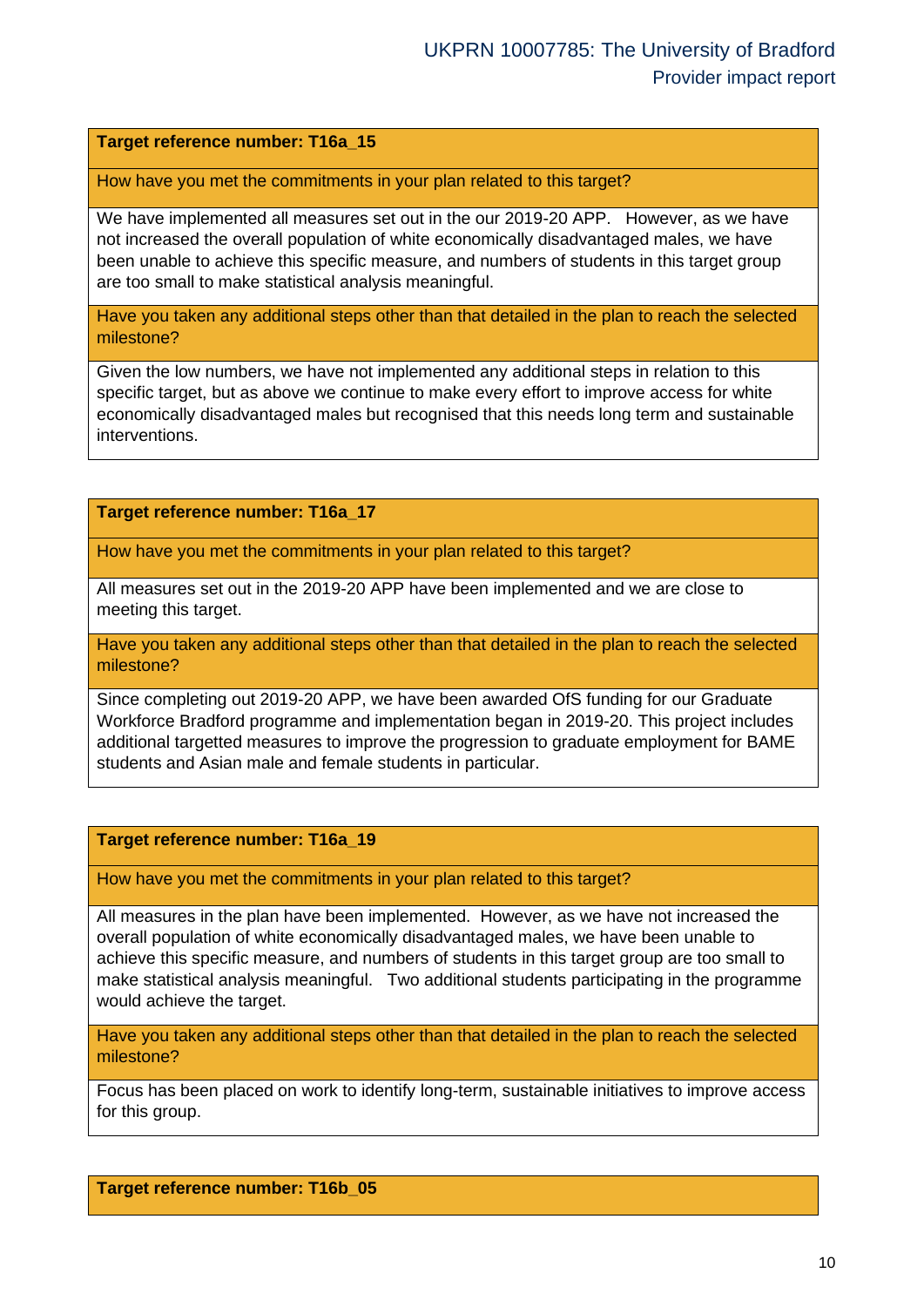How have you met the commitments in your plan related to this target?

No - this is because, following submission of the University's 2019-20 APP, the University reviewed its BTEC Success Project and decided to refocus work in a different direction which would be more effective and impactful.

Have you taken any additional steps other than that detailed in the plan to reach the selected milestone?

Following the production of the 2019-20 APP, the University reviewed and revised its BTEC Success Project, drawing in the expertise of a new staff member with significant expertise in this area. Following this review, the University decided to refocus the project towards work which would address structural inequalities, rather than focusing on 'fixing individuals'. The revised project was taken forward, and developed frameworks in which curricula were revised and redesigned to recognise and respond to the variety of qualifications new entrants arrive with, with the provision of focused in-curriculum workshops and activities. The University is confident that this revised approach has been more impactful than designing interventions aimed at individual students, and is part of our focus on providing inclusive and accessible learning, teaching, and assessment.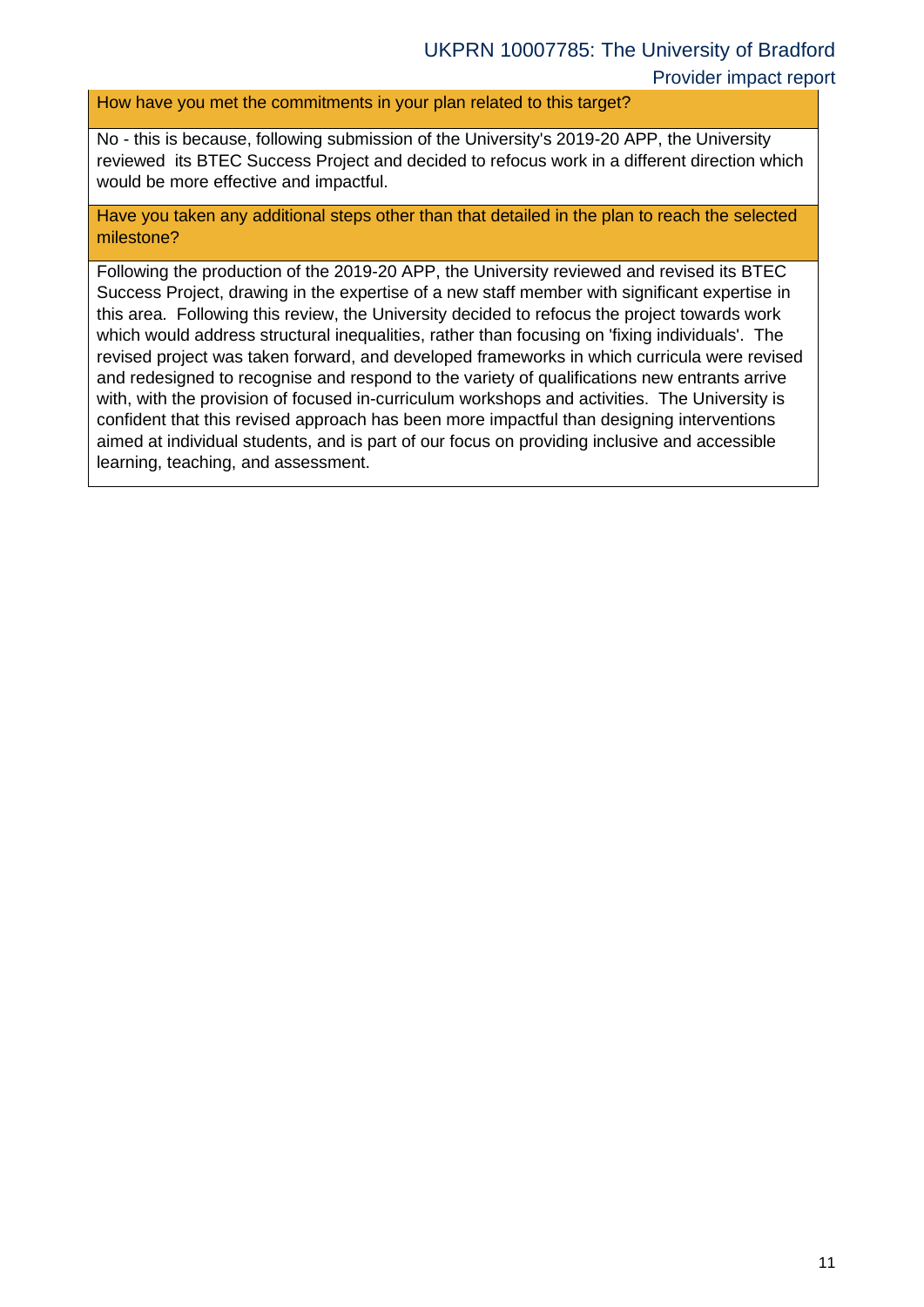## **Annex B: Optional commentary on targets**

<span id="page-11-0"></span>The University of Bradford's commentary on any of the targets listed in **Section 2**.

| <b>Reference</b><br><b>Number</b> | <b>Optional commentary</b>                                                                                                                                                                                                                                                                                                                                                                                                                                                                                                                                                                                                                                                                                                                                                                                                                                                                                                                                                                                                                                                                                                                 |
|-----------------------------------|--------------------------------------------------------------------------------------------------------------------------------------------------------------------------------------------------------------------------------------------------------------------------------------------------------------------------------------------------------------------------------------------------------------------------------------------------------------------------------------------------------------------------------------------------------------------------------------------------------------------------------------------------------------------------------------------------------------------------------------------------------------------------------------------------------------------------------------------------------------------------------------------------------------------------------------------------------------------------------------------------------------------------------------------------------------------------------------------------------------------------------------------|
|                                   |                                                                                                                                                                                                                                                                                                                                                                                                                                                                                                                                                                                                                                                                                                                                                                                                                                                                                                                                                                                                                                                                                                                                            |
| T16a 01                           | Given that nearly 60% of the University's intake is comprised of young, full-time,<br>first degree entrants from low social classes, the University has not identified this<br>group as a target group in its 5-year APP 2020/21 - 2024/25. However, the<br>University remains committed to supporting this group and will ensure through<br>regular data monitoring that this level of intake is maintained or grown, and has<br>made commitment in the 5-year APP to continuing with collaborative outreadh<br>activities.                                                                                                                                                                                                                                                                                                                                                                                                                                                                                                                                                                                                               |
| T16a_02                           | The University notes that this target was originally based on POLAR3 data. The<br>data set has now been rebased to POLAR4, and is therefore not directly<br>comparable. Analyses of available data indicates an important change in the<br>classification by quintile of a number of Bradford postcodes from POLAR3 to<br>POLAR4. The proportion of postcodes in quintile 1 in Bradford MBC with a BD<br>postcode has dropped from 22.3% to 13.9% from POLAR3 to POLAR4 (where<br>there is a mapping in both POLAR versions). This corresponds to a drop in the<br>proportion of 18 and 19 years olds from 18.4% to 12.7% in the lowest quintile. The<br>proportions are different because 18/19 year-olds are not distributed evenly across<br>postcode areas. We believe that this indicates that our work in widening<br>participation in these areas has contributed to an overall improvement in<br>participation rates in these neighbourhoods, and that rather than not achieving<br>expected progress, our work has lifted these postcode regions from being areas of<br>low participation to being areas of higher participation. |
| T16a_03                           | Data relates to all UK UG students, not just new entrants. Given the government<br>reductions in DSA funding since our initial targets in this area were set, the<br>University is proud of its performance in this area. Although the University has not<br>set this specific measure as a strategic aim in its 5-year APP 2020/21 - 2024/25,<br>the University remains committed to admitting disabled students and supporting<br>them (and has set aims relating to the success and progression of students with<br>declared mental health disabilities). The University's work as set out in our APP<br>2019-20 will continue, and the University is currently reviewing and enhancing its<br>Learner Support Profile processes to ensure they are as effective and accessible<br>as possible, as well as progressing the measures set out in our 5-year APP.                                                                                                                                                                                                                                                                          |
| T16a_04                           |                                                                                                                                                                                                                                                                                                                                                                                                                                                                                                                                                                                                                                                                                                                                                                                                                                                                                                                                                                                                                                                                                                                                            |
| T16a_05                           | Makes use of HESA PI 3a.                                                                                                                                                                                                                                                                                                                                                                                                                                                                                                                                                                                                                                                                                                                                                                                                                                                                                                                                                                                                                                                                                                                   |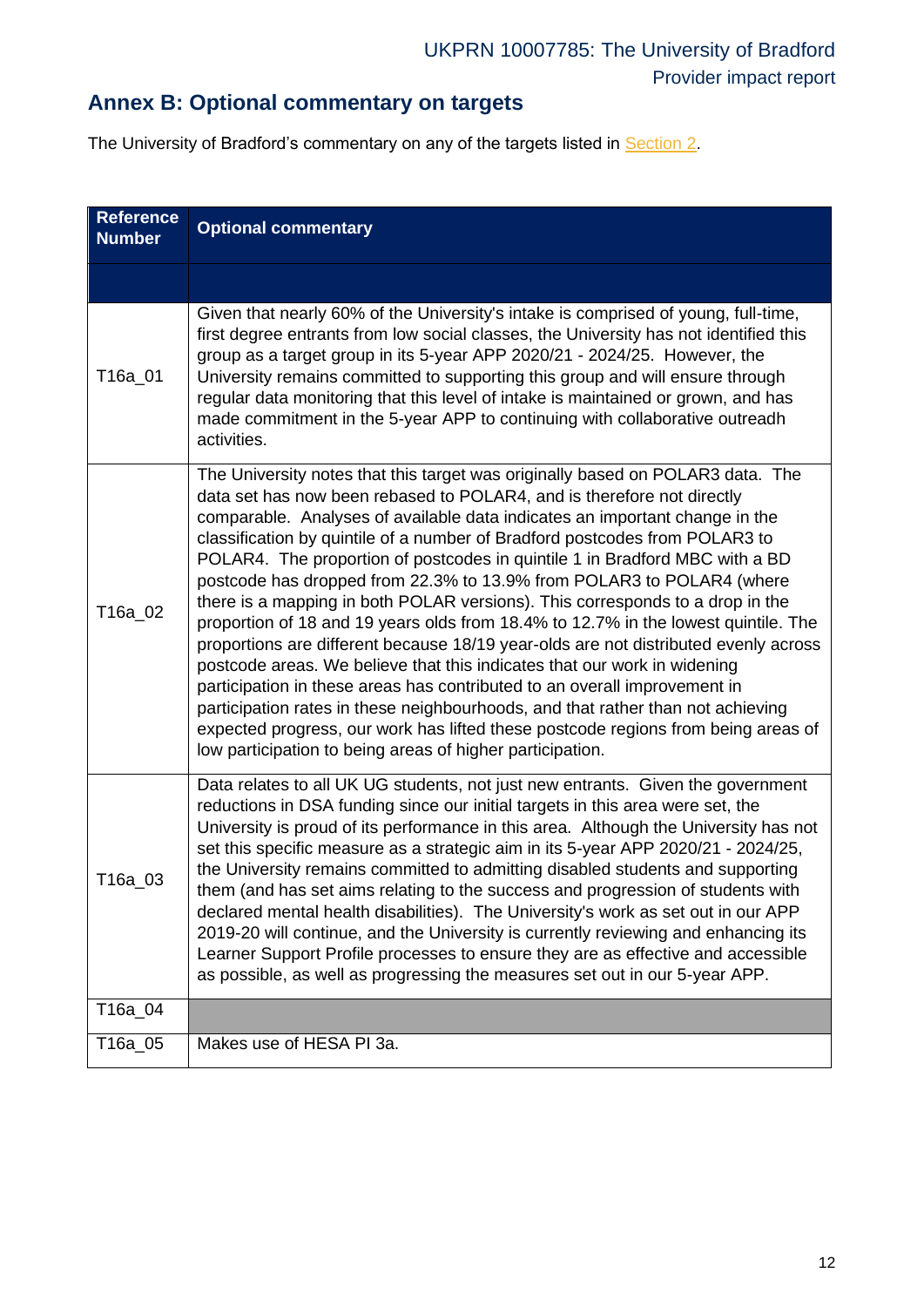# UKPRN 10007785: The University of Bradford

## Provider impact report

| T16a_06 | HEIDI+, GO, UK FT UG not unemployed. The University has made strategic<br>commitment in its 5-year 2020/21 - 2024/25 APP to improving progression for<br>specific groups of students (BAME, Asian females, students with mental health<br>disabilities, students from low socio-economic backgrounds). In addition to<br>continuing with the implementation of the Graduate Workforce Bradford project,<br>the University continues to develop and implement a wide range of enhancements<br>to its strong employability offer, including further enhancments to placements and<br>work-based learning opportunities, improved data capacity, increased international<br>opportunity, further development of the HEAR, and further regional partnerships.<br>The University has also approved and is now implementing a new Learning,<br>Teaching, and Student Experience Strategy which will further embed employability<br>within both the curriculum and wider University endeavours. Since writing the<br>2019-20 APP, the University has been awarded significant OfS funding for the<br>Graduate Workforce Bradford project, which aims to increase progression to<br>employment, specifically for students from Asian backgrounds. Implementation of<br>this project began in 2019-20. |
|---------|-----------------------------------------------------------------------------------------------------------------------------------------------------------------------------------------------------------------------------------------------------------------------------------------------------------------------------------------------------------------------------------------------------------------------------------------------------------------------------------------------------------------------------------------------------------------------------------------------------------------------------------------------------------------------------------------------------------------------------------------------------------------------------------------------------------------------------------------------------------------------------------------------------------------------------------------------------------------------------------------------------------------------------------------------------------------------------------------------------------------------------------------------------------------------------------------------------------------------------------------------------------------------------------------------|
| T16a_07 | UK First Degree outcomes. University targets in this area are now focused on<br>specific awarding (attainment) gaps. The University has approved and is now<br>implementing a new Learning, Teaching, and Student Experience strategy, which<br>is further embedding inclusive learning, teaching, and assessment practices at the<br>heart of programmes. The University has made strategic commitment in its 5-year<br>2020/21 - 2024/25 APP to eradicating all awarding (attainment) gaps, and is now<br>actively implementing the strategic measures set out in the 5-year APP.                                                                                                                                                                                                                                                                                                                                                                                                                                                                                                                                                                                                                                                                                                           |
| T16a_08 |                                                                                                                                                                                                                                                                                                                                                                                                                                                                                                                                                                                                                                                                                                                                                                                                                                                                                                                                                                                                                                                                                                                                                                                                                                                                                               |
|         |                                                                                                                                                                                                                                                                                                                                                                                                                                                                                                                                                                                                                                                                                                                                                                                                                                                                                                                                                                                                                                                                                                                                                                                                                                                                                               |
| T16a_09 | The University participated in pilot work with NNECL to develop a quality mark for<br>the support of care experienced students. This enabled the University to review<br>and refocus its offer for care experienced students. The University is currently<br>working to strengthen its regional collaborative working with regard to care<br>experienced students, strengthening partnerships with the local authority and<br>Virtual School.                                                                                                                                                                                                                                                                                                                                                                                                                                                                                                                                                                                                                                                                                                                                                                                                                                                 |
| T16a_10 | The University has now increased its level of financial support for refugees and<br>asylum seekers through increasing the value of the Sanctuary Scholarship. The<br>University has also strengthened its relationship with regional groups supporting<br>refugees and asylum seekers, including the local authority and the City of<br>Sanctuary team.                                                                                                                                                                                                                                                                                                                                                                                                                                                                                                                                                                                                                                                                                                                                                                                                                                                                                                                                       |
| T16a_11 |                                                                                                                                                                                                                                                                                                                                                                                                                                                                                                                                                                                                                                                                                                                                                                                                                                                                                                                                                                                                                                                                                                                                                                                                                                                                                               |
| T16a_12 | UK First Degree outcomes.                                                                                                                                                                                                                                                                                                                                                                                                                                                                                                                                                                                                                                                                                                                                                                                                                                                                                                                                                                                                                                                                                                                                                                                                                                                                     |